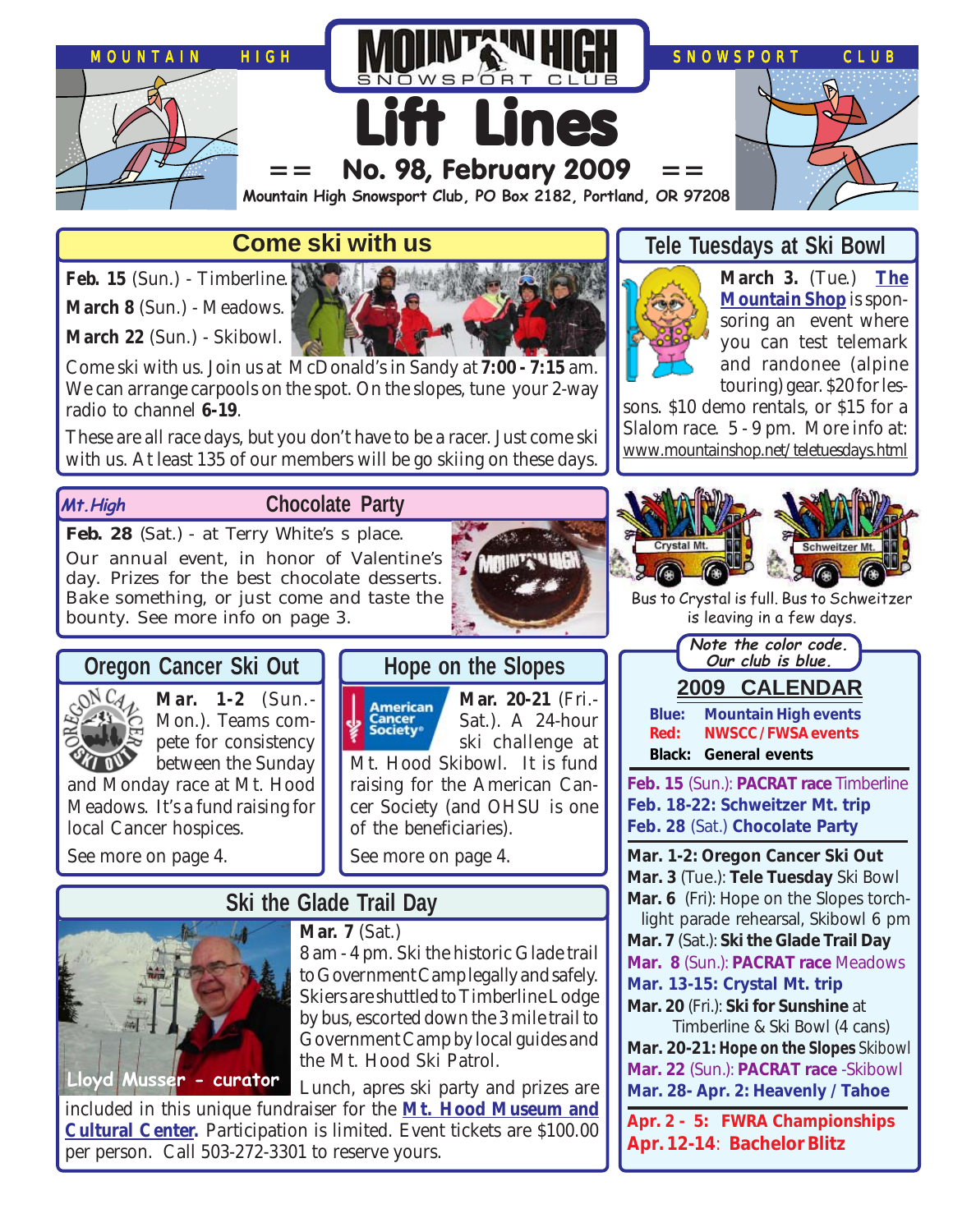### *MOUNTAIN HIGH* **Recent Events** *SNOWSPORT CLUB*

page 2 Lift Lines 98, February 2009

#### **Mt.High**

**Whistler Cabin trip - Photos from Lana Rulien and Darrel Richardson**

**Jan. 25-31, 2009.** About 15 of our members enjoyed 6 nights and 5 days at a cabin 5 minutes north of Whistler Village. This trip is organized annually by **Bill Leeper.** Contact him at 503-639-2603 to reserve for next year. By all accounts, everybody had a great time! See more photos on our web site, on the **[Recent Photos](http://www.mthigh.org/PhotosRecent.htm)** page



## **Bowling for Terry**

**Feb. 7** (Sat.)

Monte Carlo bowling at Milwaukie Bowl was fun, and the hall was packed! This was a fund raiser for our Prez,Terry White, who was there with us but did not bowl.

 In addition to the bowling, a silent auction was also held, and some people walked away with great deals on boat cruises (provided by **Jerry Barnes**) and plane rides (provided by **John Jessen**.)



See more photos at **[www.mthigh.org/PhotosRecent.htm](http://www.mthigh.org/PhotosRecent.htm)**.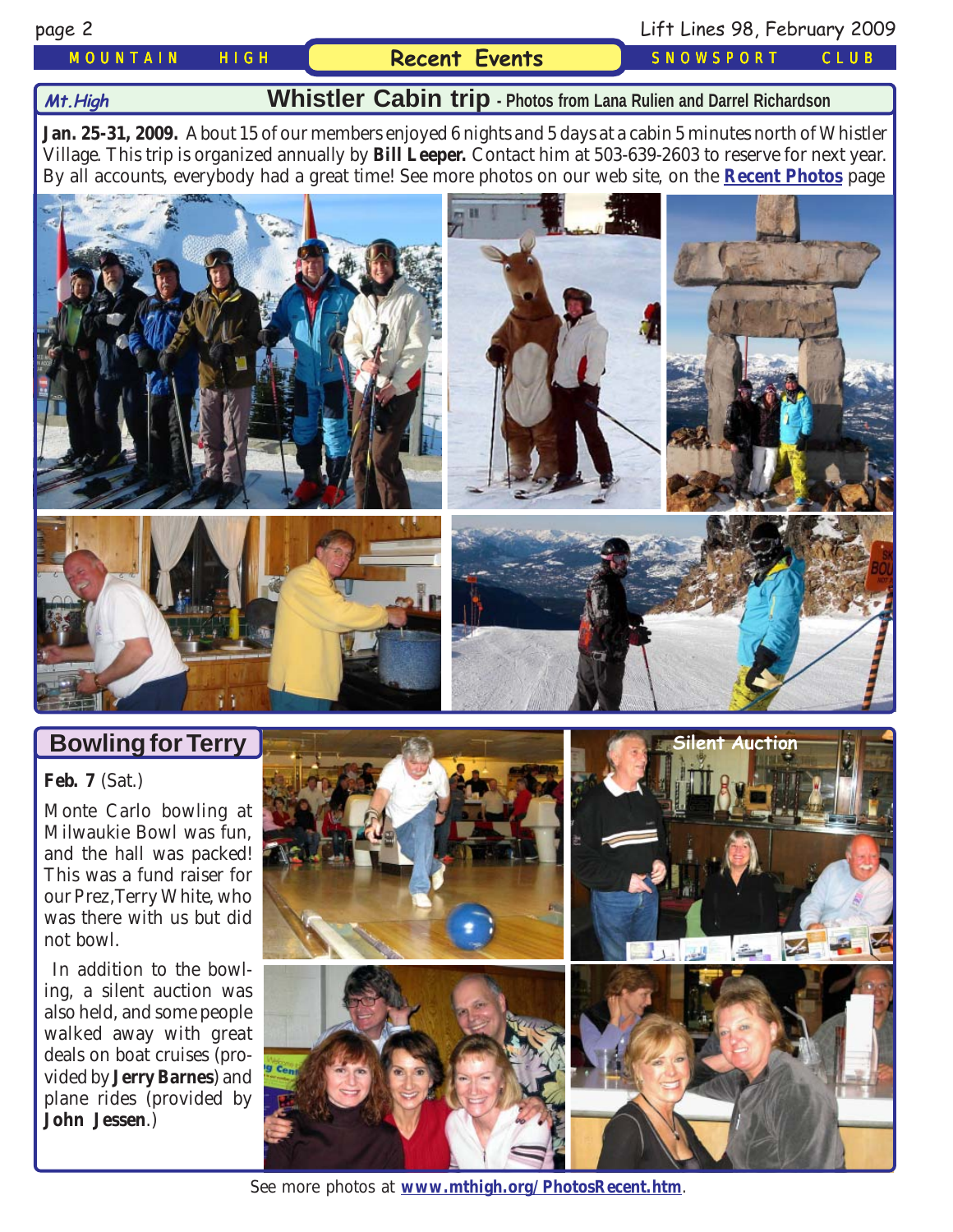#### *MOUNTAIN HIGH*

## **How about just skiing Mt. Hood?**

We have often talked about how we have two kinds of club members: those who go on club **trips**, and those who are into **racing**. Very few people do both. The racers rarely go on club trips, while some people won't even try racing, even if it's just for fun.

But there is a third group of skiers, who are neither racers nor looking for ski trips. Many people just want someone to ski with on simple day visits to Mt. Hood. What does our club have to offer in that realm? At least two things:

1. **Our online Forum.** This is the only truly interactive part of our web site. You can post your own messages there, and reply to others. We have one forum devoted just to mid-week skiing, and another more general for all club members. Tell people when you want to go skiing, or reply to someone when they announce their chosen ski day. Arrange for carpooling through the Forum. But, join the Forum first. Otherwise you will never even hear about all the stuff going on there. Just go to our web site, and click on one of the Forum buttons. Then click on "Join this Group" in the upper right corner.

2. **Carpooling from Sandy.** This is a great way to meet other club members. But, note that we do it only on some special days, when we know that a lot of us will be going skiing, such as on race days. Please feel free to just show up around 7:00 - 7:15 am at McDonald's in Sandy, even if you don't know anyone. Just ask for Mountain High members. And make sure you do it on one of the advertised days, found on our web site (on the TRIPS and EVENTS pages).

**February 15** (Sun.) - we are going to Timberline. **March 8** (Sun.) - we are going to Mt. Hood Meadows.

**March 22** (Sun.) - we are going to Mt. Hood Skibowl.



## **Mt. Shop Progressive Pajama Sale**

**Feb. 9 - 22.** This year, the pajama sale at the Mountain Shop (on Boradway and 7rth) will be extended over 12 days, with discounts getting progressively deeper. Feb. 9 - 15: 25% discount.

Feb. 16 - 22: 30% discount.

 Feb. 22 (Sun.): 35% discount (4 pm - 10 pm) But only if you are wearing your pajamas.

**"White" Chocolate Party !**

**February 28th** (Saturday)

**Time**: 7:30 p.m. to ???

**Where**: Home of Terry White, 10302 NW Alpenglow Way, Portland, OR 97229. Phone: 503-297-1427.

Join your Mountain High friends, and feast on a Chocoholic's delight.

The club will provide hors d'ouevres, champagne, coffee and soft drinks. If anyone wants wine or beer, they should bring their own. Anyone else who'd like to bring a munchy is welcome to.

There will be prizes for: 1) The most chocolate-y desert; 2) the most decadent; and 3) the most creative. Bring your own dessert to enter the contest, or just come and taste the bounty!

Please RSVP to Terry White @ 503-781-4558 or email: **[TWhite223@msn.com](mailto:TWhite223@msn.com)**

**Directions**: Go west on Hwy 26. Exit at Cedar Hills Blvd. Turn right (north). Cedar Hills becomes 112th. Turn right on on Cornell. Right again on 107th. 107th makes a sharp left turn, after two blocks, and becomes Lahey Rd. The first street on the right is Alpenglow.



#### **Ski for Sunshine - Food drive.**

**Mar. 20 (Friday).** Get a free all-day **Fusion Pass** on this Friday at **Skibowl** and **Timberline**, in exchange for **4** cans of food. Simply bring your non-perishable cans of food to the Sunshine Division trucks in the parking lot. Foods especially needed: **breakfast cereal, foods high in protein (like tuna and peanut butter). whole-grain pasta, canned veggies and fruit.**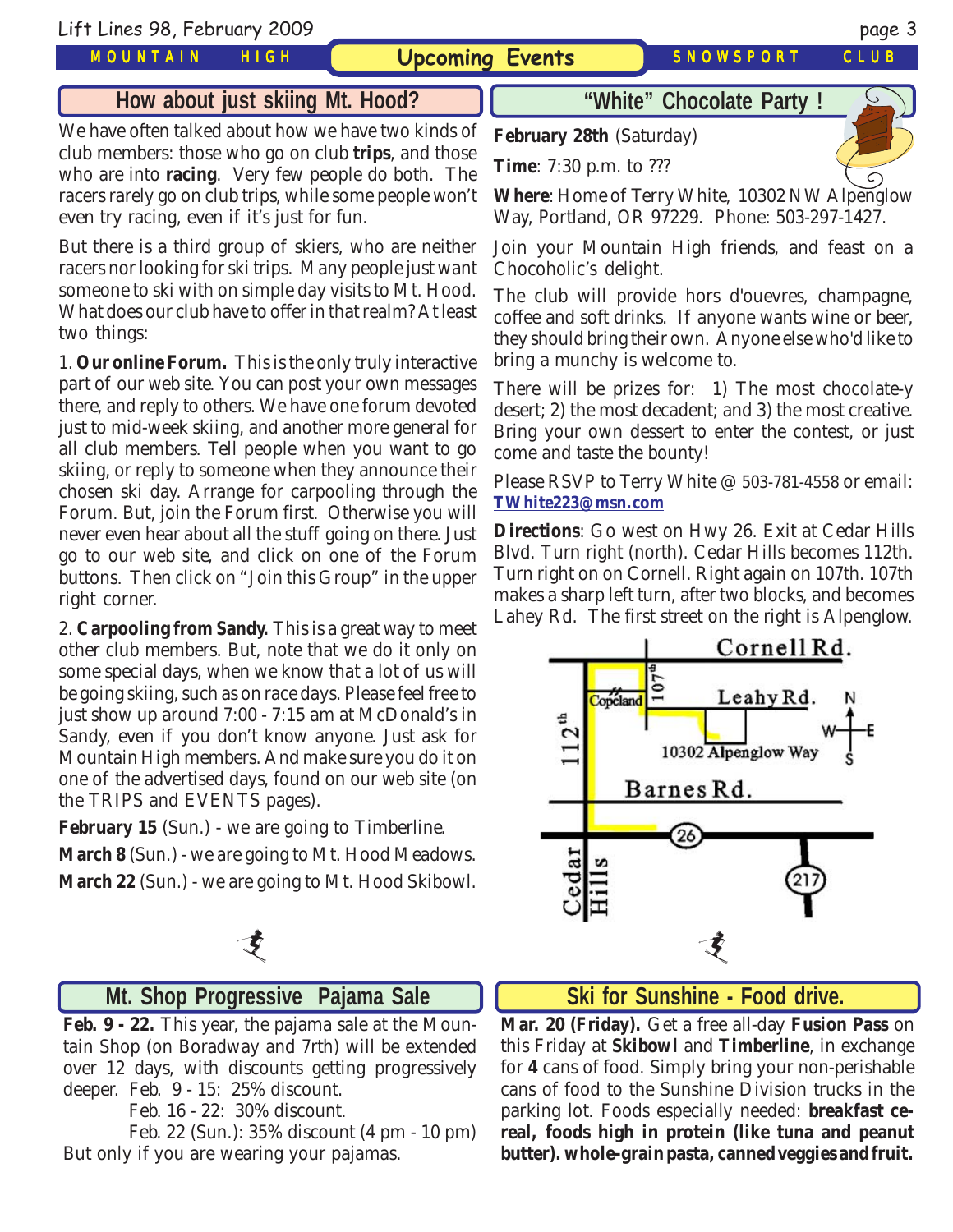#### *MOUNTAIN HIGH* **Fundraisers** *SNOWSPORT CLUB*

**Hope on the Slopes**



**March 20-21:** (Fri.-Sat.) at **Ski Bowl**. 1 pm - 1 pm.

A fundraiser for the American Cancer Society.

This is a 24-hour vertical challenge, where competitors earn points for both dollars raised and the total vertical feet skied. Teams can consist of



between 5 and 15 people. You can also compete individually. There are no age restrictions.

It will be 24 hours of fun, including **live music**, **barbeque**, a ceremony honoring cancer survivors, and a **torchlight parade**. This is your chance to be a torch-bearer!

Each participant will receive a personal web page that they can customize with their own messages and photos. Features of the web site include the ability to fundraise online and via email, track fundraising progress, and honor loved ones touched by cancer.

Registration is \$35 per person, or \$150 per team (for up to 15 members, which would translate into only \$10 per person). Each participant is encouraged to raise a minimum of \$150.

Prizes will be awarded to the top fund-raisers, including lift tickets, skis, boards, clothing,..etc.

Funds raised will be used by the American Cancer Society for cancer research, education, advocacy, and service.

More info at **[www.oregonhopeontheslopes.org](http://www.oregonhopeontheslopes.org/)**



#### *Be Part of the Solution*

*When a friend or family member is in the last stages of cancer, we can easily be overwhelmed by a feeling of helplessness. At some point, if the cancer metastasizes (speads into different parts of the body), it seems there's nothing much we can do any more.*

*But, we are not entirely helpless. We can all do something, be of help, and be part of the solution. Hospices and cancer research centeres need our help. We can all contribute, each in our own way, by getting involved with fund-raising efforts such as the two described here. Get involved. And spread the word. Print out some flyers and post them somewhere. Organize a team.*

*The Oregon Cancer Ski Out is well established, Over the past 20 years, it has raised over half a million dollars for local hospices and organizations, and our club members regularly participate.*

*The American Cancer Society has held the Hope on the Slopes event in Washington for 6 years, but this is the first year that the event is also organized in Oregon. This is a more nation-wide effort, and more funds go to research. OHSU is among the beneficiaries.*



**March 1-2** (Sunday-Monday)**:** Register your 5 person team for this fun fundraiser for Cancer Research and hospice care.

Two races are held, and only consistency counts; not speed. Team registration for 5 people is \$900. That's \$180 per person. Contact:

**Russ Stanton**, **[russski2day@yahoo.com](mailto:russski2day@yahoo.com)** or **Dick Woolley** at **[rgwoolley@verizon.net](mailto:rgwoolley@verizon.net)**. Lots more information on our web site: **[www.mthigh.org/](http://www.mthigh.org/Events.htm#Oregon_Cancer_Ski_Out) [Events.htm#Oregon\\_Cancer\\_Ski\\_Out](http://www.mthigh.org/Events.htm#Oregon_Cancer_Ski_Out)**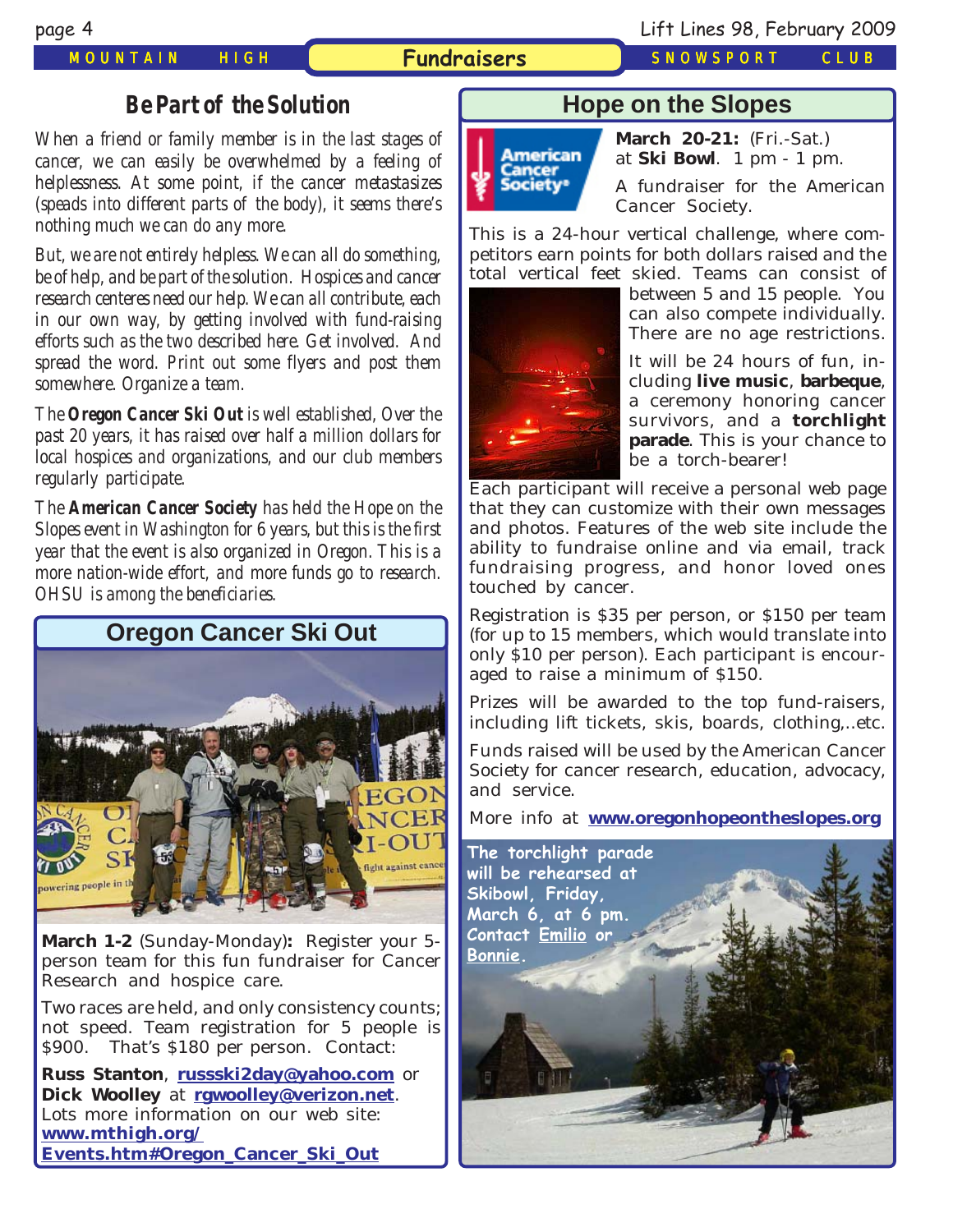*MOUNTAIN HIGH*

## **Around the Northwest** *SNOWSPORT CLUB*

**month**.

The Cascade Ski Club's has invited us all to their Winter Safety Speaker Series, held at the Cascade Lodge in Government Camp, on **the last Saturday of each**

**December 27th** featured Senior Oregon Trooper **Duane Larson**, who lead a lively hour-long question and answer ses-

**Winter Safety series at Cascade Lodge**



sion on Winter Travel Safety, traction devices, driving tips specific to the Mount Hood highways, and what to do in the event of an accident.

On **Saturday, Jan. 31**, the speaker was Beaverton Attorney and Cascade Past President, **Richard Rizk**, who discussed Skiing Risks and Law. His aim was to help raise awareness of who, how, when and where riders/skiers are hurt, and of Oregon laws affecting skiers and ski resorts.

**Saturday, Feb. 28, 2009**, 7 - 8 pm, the topic will be: "**Terrain Park Safety**" with guest speaker **John Ingersol**, founder of High Cascade Snowboard Camps. There will be free coffee and desert for all! This event is open to the entire mountain community so bring your friends!

## **Avalanche Awareness 101**

**Feb 21, 2009** (Saturday) and

**March 21, 2009** (Saturday)

7:00 pm at the Mt. Hood Museum in Government Camp.

A free class on Avalanche Awareness is presented by **Roland Emetaz** of the Northwest Weather and Avalanche Center, and **Jim Thorten** of the U.S. Forest Service. The event will occur at and is sponsored by, the Mount Hood Museum and Cultural Center.

Find out how local terrain, snow cover, weather and human factors all contribute to avalanche danger. Learn what clues to look for, what gear to take, routes to follow, and what to do if you or your companions are caught in an avalanche.

| Mt. Baker<br>For the past three years, the NW Ski Club Council has<br>49° North ず<br><b>North Cascade</b><br><i>V</i> Loup Loup<br>rewarded skiers and snowboarders who have met the Chal-<br>Heli-Skiing<br>Mt. Spokane<br>Schweitzer<br>lenge with gift certificates for equipment or services at ski<br><b><i>Cascade Powder Cats</i></b><br>Hurricane<br>Stevens,<br>shops, and one lucky winner each year goes home with a<br><b>Ridge</b><br>Silver<br>Pass<br><b><i>V</i></b> Mission Ridge<br>ten-time pass to Mt. Hood Meadows.<br>Mt.を<br>₹ Summit at Snoqualmie<br>Lookout<br>In an effort to make the Challenge more accessible to<br>₹ Crystal Mountain<br>everyone, the bar has been lowered a bit for the<br>Bald Mt.<br><b>そ White Pass</b><br>upcoming season. No need to ski a whole State. Ski<br>Ski Bluewood<br>Cottonwood<br>Butte<br>or ride any 5 or more resorts in Oregon, Wash-<br>Snowhaven<br><b>Spout Springs</b><br>Cooper Spur<br>Brundage Mt.<br>Timberline * * Mt. Hood Meadows<br>Payette Lakes<br>a prize. The more ski areas you visit,<br><b><i>E</i></b> Tamarack<br>Mt. Hood Ski Bowl<br>the more valuable the prizes.<br><b>Anthony Lakes</b><br>Hoodoo <sup>t</sup> | <b>NWSCC</b> | Northwest Ski Challenge - by David Schor |                                                                                                                                                                                                                                                    |
|---------------------------------------------------------------------------------------------------------------------------------------------------------------------------------------------------------------------------------------------------------------------------------------------------------------------------------------------------------------------------------------------------------------------------------------------------------------------------------------------------------------------------------------------------------------------------------------------------------------------------------------------------------------------------------------------------------------------------------------------------------------------------------------------------------------------------------------------------------------------------------------------------------------------------------------------------------------------------------------------------------------------------------------------------------------------------------------------------------------------------------------------------------------------------------------------------------------|--------------|------------------------------------------|----------------------------------------------------------------------------------------------------------------------------------------------------------------------------------------------------------------------------------------------------|
| Kelly す<br>Soldier Mt.<br>Canyon<br>Willamette Pass<br>Pebble Creek で<br>Just save your lift tickets.<br>Magic Mt. そ vomerelle<br><b>Varner Canyon</b><br>Mt. Ashland                                                                                                                                                                                                                                                                                                                                                                                                                                                                                                                                                                                                                                                                                                                                                                                                                                                                                                                                                                                                                                         | Mt. Bachelor | <b>Bogus</b><br>Basin<br>₹ Sun Valley    | ington and/or Idaho during the 2008-<br>2009 ski season to be eligible to win<br>Help the smaller areas by visiting them,<br>and help yourself to some fresh slopes<br>and lower prices. Plus, win a prize!<br>To qualify for a prize, you need to |

submit your lift tickets (or receipts) to: NWSCC, PO Box 1915, Portland OR 97207. More info on our Council's web site: **[NWskiers.org](http://www.nwskiers.org/)**. For more info, contact **Steve Coxen**, 503-679-9022, or by email to: **[sacoxen@aol.com](mailto:sacoxen@aol.com)**. See the **[Articles](http://www.mthigh.org/Articles.htm)** page on the Mt. High web site for last year adventures.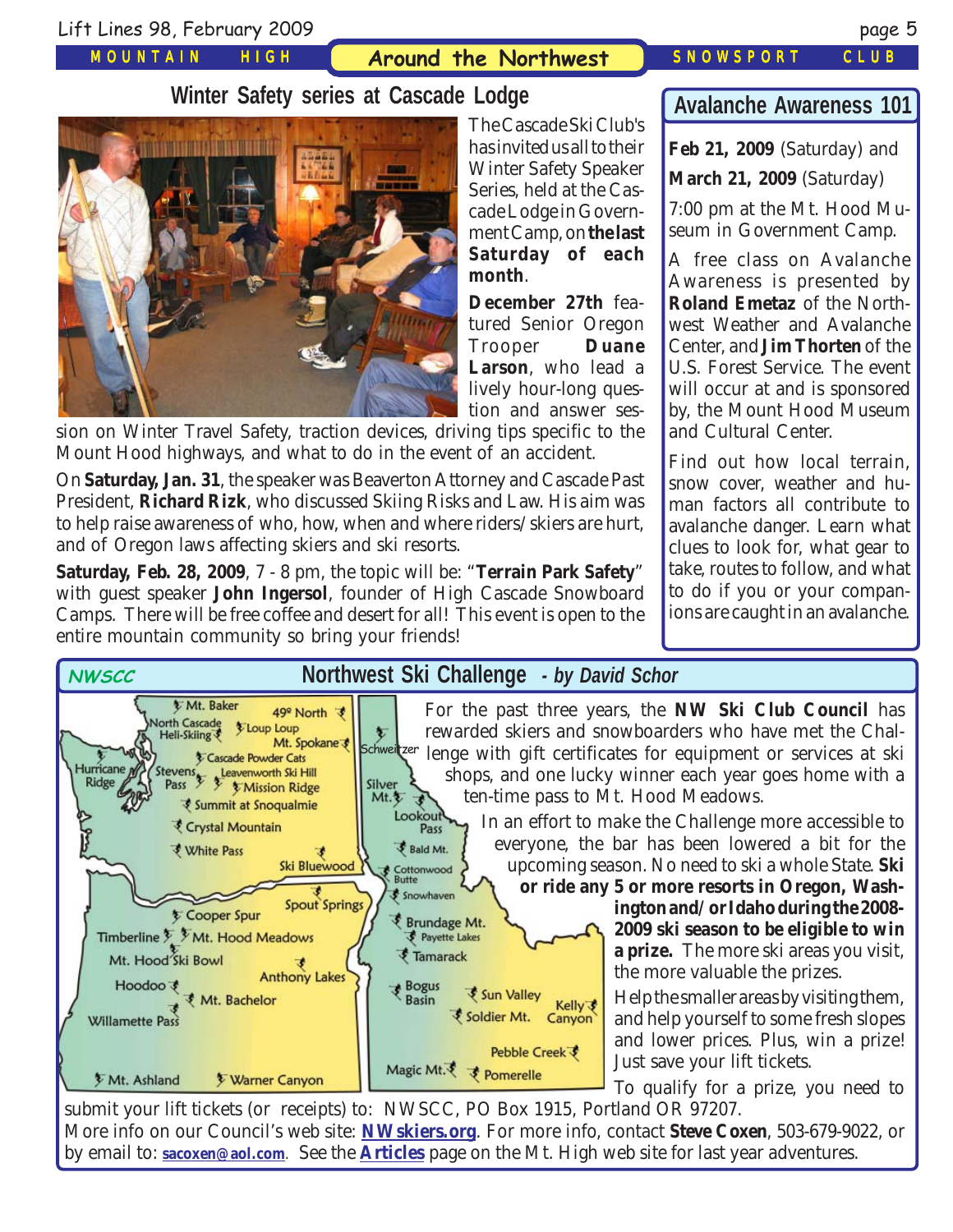#### *MOUNTAIN HIGH* **PACRAT Racing** *SNOWSPORT CLUB*

page 6 Lift Lines 98, February 2009

## **PACRAT News**

**Pacific NW Area Clubs Recreational Alpine Teams**



Our 2nd race of the season at Mt. Hood Meadows was not typical. The course was icier than usual, and the timing mechanism malfunctioned. We managed to get all the racers through the course at least once, but only after some of us waitied in the cold for a long time.

PACRAT President

Barb Parshall has talked to Mt. Hood Meadows, and the

result, says Barb, was that "Meadows has agreed to not charge PACRAT for the last race held there. We paid for the party, but not our use of the hill, due to the disastrous timing issue. That is about \$750 back into our budget to help defray some other unbudgeted costs and to spend on ourselves for the 25th PACRAT anniversary, and so on." Also:

"Meadows also will allow us to have a "burn the old timing equipment" function on our next race day



**Gordon Lusk** Mt. High Vice-President



**Bruce Ellison** [Mt. High Racing Director](http://www.mthigh.org/Racing.htm)

there, March 8th. They do care and do want to make PACRAT happy." *- Barb*

Meanwhile, our Mt. High club Vicepresident, **Gordy**, is working on setting up another training day, by popular demand. Stay tuned. Announcements will be emailed soon.

On yet another front, our Racing Director, Bruce Ellison, and Gordy are working together on setting up a ski tuning clinic, with a special eamphasis on:

a) Race tuning; and b) Tuning for icy conditions.

There will soon be more news on that too!

See more info about recreational PACRAT Racing at **www [.mthigh.or](http://www.mthigh.org/Racing.htm) g / Racing.htm**.

|             | <b>2009 PACRAT Race Dates</b>                        |
|-------------|------------------------------------------------------|
| <b>Date</b> | Location                                             |
|             | January 11 Race 1: Timberline                        |
|             | January 25 Race 2: Mt. Hood Meadows                  |
|             | February 15 Race 3: Timberline                       |
| March 8     | Race 4: Mt. Hood Meadows                             |
| March 22    | Race 5: Ski Bowl                                     |
| March 29    | Make up race, Timberline; only if a race is canceled |
| April 4-6   | FWRA Championships, Northstar-at-Tahoe               |
|             | April 17 (tent.) Rat Attack Awards Party             |



Brenda Ackerson - one of our fastest female racers.

#### **FUN STUFF** - Feb. 15 at Timberline.

At the Timberline race, Feb. 15, to help ring in our **25th anniversary** of PACRAT Racing, racers should look for Heart Shaped "**25**"s in the lodge, around the course and at the party. 25 of them will be hidden. Whoever collects the most at door prize time will win a special prize.

Après Party will be hosted by our very own Mt High Ski Club at the Mt Hood Museum. Gordon Lusk is coordinating food and beverage, and needs 5 volunteers for setup (around 2:30 pm) and 5 for cleanup (around 4:30 pm).

Another BIG treat. Lou's BBQ will be catering- Yum! Pulled pork, slaw, and beans for all...Wine, Beer and soda.

REMEMBER, this is all free for racers, but you must show your bib. If you have a guest, they must have a ticket to receive any food/drinks including our children \$10/each. If children and guests are not eating or drinking (except off your own plate- and be reasonable) the Board will allow them in without making them pay for food.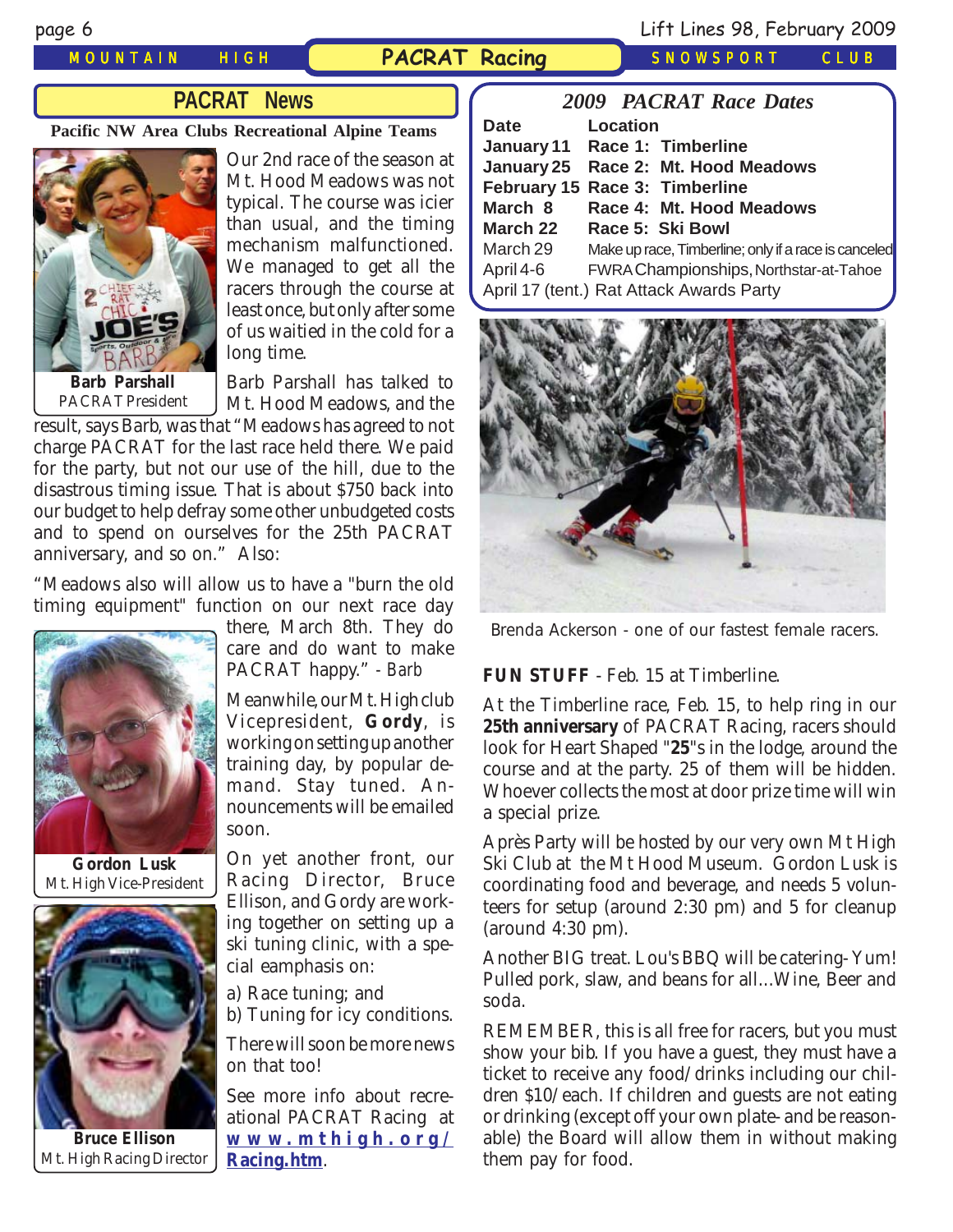Lift Lines 98, February 2009 page 7

*MOUNTAIN HIGH*

**Safety and Adventure** *SNOWSPORT CLUB*

# **Tips for Ski Tuning**

### **- by Bruce Ellison -**

I'd no sooner go skiing with dull edges than drive to Mt. Hood without snowtires. Here are a few good sites that show how to tune skis and also sell the components needed. There is info on waxes as well. Good edges and wax do more for your run than a speed suit.

Considering you put in 2 hours each way in your car you ought to put in an extra 30 minutes to prep your skis. If you aren't inclined to tune your own skis or if your skis need to be ground there are lots of shops to do the job. Hillcrest does a good job as does Valians. I've had good and bad results with Joe's.

Good edges should peel off some fingernail. <http://www.harbskisystems.com/tuningindex.htm> <http://ski-tuning.com/>

<http://www.tognar.com/>

## **Prices, Praise and Thanks**

**Question by Lynn Norbury:** Speaking of ticket prices, I was so impressed with the Moutain High Racing Practice Day on Jan. 4th. Somehow we were given a ticket price of only \$28 AND a free racing clinic on two courses for four hours for approx 40 people. What a BARGAIN! How and who made that deal with Timberline? I'd like to thank them. The very next week the PACRATs were there in force of almost 300 people and we had to pay \$46 per ticket. I was pleased not to pay full price, but disappointed the ticket wasn't \$28 once again. How do these club prices get set?

**Emilio:** You can definitely thank our Vice president **Gordy's** negotiating skills.Also thank the Mountain High Board, for deciding to sponsor the training day and pay for the training (for the coach). But, also, thank the coach at Timberline, **Shawn Darris**, who made this deal possible.

**Gordy**: Thank you for your kind words. I have known and worked with Shawn for over 20 years. He is a great guy and I consider him amongst the best coaches/ski instructors I have met in my 40+ years skiing. There are many reasons why Mt. High got such a great deal at Timberline on Jan. 4th. We used the hill space that was used the previous day by the Kato (high school league) race. Also Timberline's desire to promote their race department and do a favor for Mt. High.

For PACRATs, Timberline had to close part of the hill to the public, provide timing, gate rental, start and finish line.There's a lot of logistics to hold a race for 200 people.

**Alternatives to High Lift Ticket Prices**

#### **- by Kurt Wilke -**

*Editor's note: Kurt wrote this in our club's Forum, in response to Emilio's thoughts about the skyrocketing lift ticket prices, which have tripled or almost quadrupled between 1987/88 and 2008/09. Has your salary tripled or quadrupled in the same period?*

As long as the ski areas are crowded, the prices will not go down. The ski areas have no incentive to lower prices. This was very noticeable to me with the coupons from the **Ski Fever show** (which I will never attend again) and even the **Warren Miller show.** The coupons were basically just good if you could ski mid week, very early in the season, or at the end of the season. This tells me that the rest of the time the Ski areas do not need to encourage skiers to the mountains which means not lowering ticket prices and maybe pushing the prices up a bit more.

Personally, **Meadows** has priced me out. And my last experience at Meadows was not good. I was hit once and nearly hit two other times on the slopes. Its simply not worth it to me to pay \$69 and have to have eyes in the back of my head to see who is gunning for me and wait in 20 to 30 min lines for the privilege too. Meadows is probably very nice mid-week, but since I'm a weekend skier, I just can't be there then.

The nice thing about this is that I am planning ski trips to the smaller areas. **I have to thank the club for opening this new vista for me.** I went on the trip to **Warner Canyon**, **Ashland** and **Shasta** last year and had a great time. I have only made it to **Anthony Lakes** so far this year, but I will go back. Laid back, no lines, relaxing and fun.

I have **Hoodoo**, **White Pass**, **Spout Springs** and **Mt Baker** on my list for this year. I hope it works out for me to travel to those places.

I've started dabbling with nordic skiing this year too. My intention for next year right now is to forgo the season pass and focus more on this type of skiing.

- - - - -

*Editor's note to Kurt: After visiting all these ski areas, submit your lift tiket stubs to the NWSCC. You could win a prize. See NW Ski Challenge, on page 5.*

*Editor's note to everyone: See the kind of interesting things you are missing by not joining our Forum?*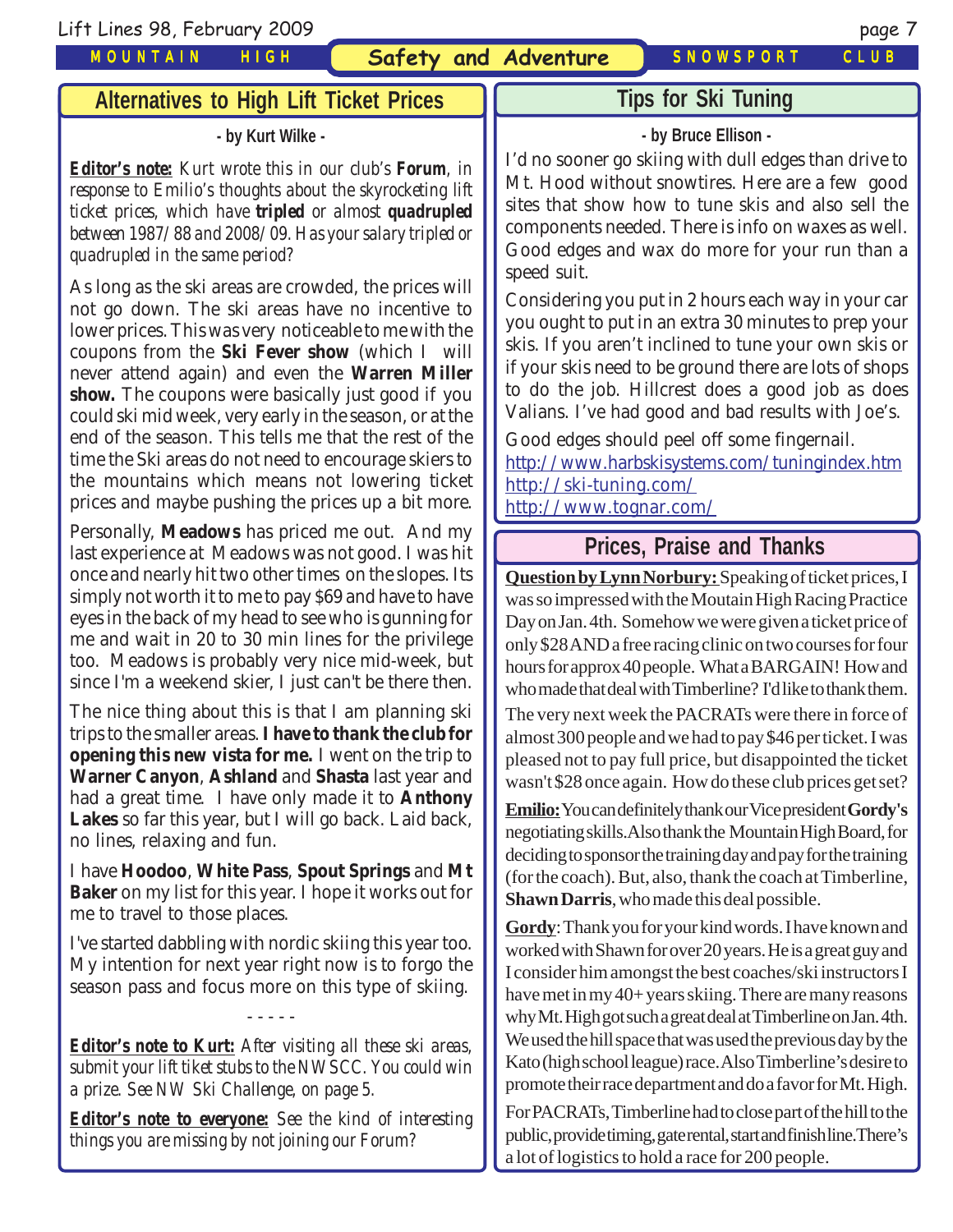#### *MOUNTAIN HIGH SNOWSPORT CLUB*

#### **Club News**

#### page 8 Lift Lines 98, February 2009

## **Membership Cards**



Most people have already picked up their membership card in person at the

**Membership party** or **Ski Fair**. If you did not get one, we'll mail it to

you. Please send your mailing address to Elaine Bock, **[SeawitchPdx@aol.com](mailto:seawitchpdx@aol.com)**, or to: **Mountain High Snowsport Club**, PO Box 2182, Portland, OR 97208.

## **Free \$kiing corner: Cheap tickets**



To combat high lift ticket prices, you can try hoofing it up the hill, using skins and alpine touring gear.

Or check out the long list of **free** of **half-price** offerings we published on our web site at: **[www.mthigh.org/Lift-tickets.htm](http://www.mthigh.org/Lift-tickets.htm)**.

## **Buses to Mt. Hood Meadows**

**1. Buses** to Meadows will run on Fridays from the Mountain Shop, and on weekends and holidays from Tualatin and Gateway Park & Rides. Cost: \$79 includes both bus and lift ticket. See Meadows web site.

2. The **Ski/Board club** at a Portland high school is looking to fill up its bus. They pick up from SW 12th and Main, downtown Portland, at 10:15 am on Sunday mornings (to leave by 10:30), drive up to Mt. Hood Meadows, and return to Portland by 8:30 pm. At \$20, it'sthe cheapest bus rate in town! Contact Austen at: **[skiboardclub@gmail.com](mailto:skiboardclub@gmail.com)** More info at: **<http://portlandskiboardclub.blogspot.com/>**



## **Mt. High Wall Calendar**

A 15-month wall calendar (Oct. 2008 - Dec. 2009), with our club photos and with most of our trips and races already marked, is now on our web site EVENTS page. You can print it in 2 sizes, or let Emilio print it for you for a small fee: 1. Tabloid (11x17") ... \$8. 2. Letter (8.5 x 11") ... \$4.

Downloads are free, of course.

## **Mt. Bachelor Lift Ticket only \$50**

Just show your club membership card and a photo ID at the Mt. Bachelor Sports Desk and receive a \$50 allday lift ticket. Just one of the benefits of membership.

## **Mt. High Man & Woman of the Year**

Every year, we honor 2 people who have contributed to the club and to our sport. Some of the past honorees:

|  | 2008: Jack Folliard  | <b>Elaine Bock</b> |
|--|----------------------|--------------------|
|  | 2007: Gary Stevenson | Linda McGavin      |
|  | 2006: Gordon Lusk    | Linda McGavin      |
|  | 2005: Terry White    | Debbi Kor          |
|  | 2004: Emilio Trampuz | Debbi Kor          |
|  | 2003: Emilio Trampuz | Debbi Kor          |
|  | 2002: Emilio Trampuz | Debbi Kor          |

**Nominations are needed for this year. Send in your nomination to any of our Board members (see page11) by Tuesday, February 24th. One man and one woman.**

The NWSCC will then select 2 people from all the local clubs. These two NWSCC winners win 2 days/ 2nights at Big White or Silver Star. Finally, the winners at the Far West level will win 5 days at Big White/Silver Star.

## **Mountain High entry in Outstanding Club Competition**



Every year, our enters the "Outstanding Club" competition by preparing a multi-page document showing off our various activities (On the snow activities, Promoting the sport of skiing, Charity events, Social activities, etc.)

It would be great if **every member of our club submitted a page**, illustrating some fun aspect of our club, some activity in which you participated, etc. Preferably, include at least one photo. Let's show them this club has a lot of active members! Send all entries to Emilio Trampuz, Emilio2000@earthlink.net. Or mail your contribution to Emilio Trampuz, 4742 Liberty Rd. S., #296, Salem OR 97402. Let's be an Outstanding Club!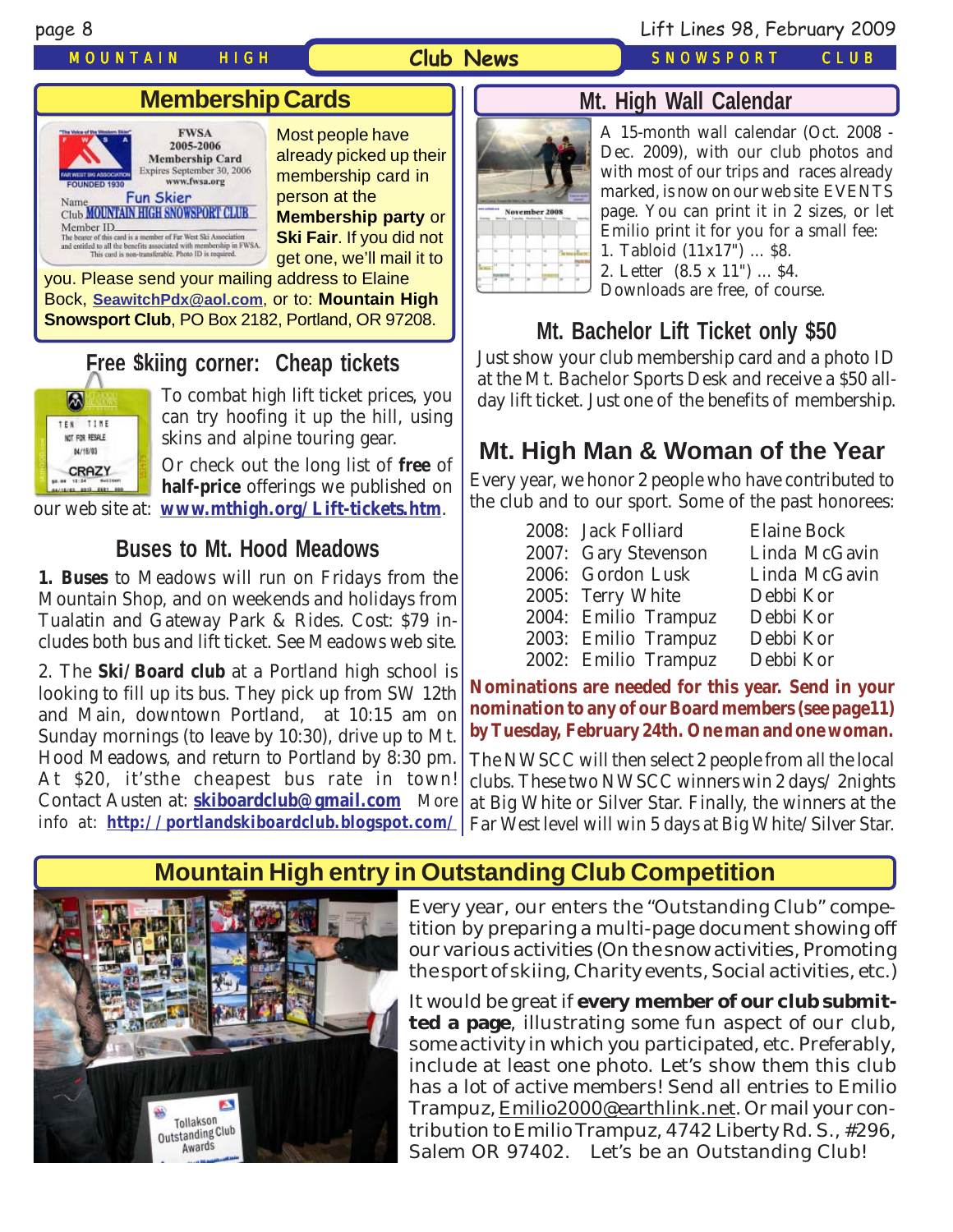*MOUNTAIN HIGH*

**Upcoming trips** *SNOWSPORT CLUB*

 $\blacksquare$ 

# **Winter Trips** NWSCC

Over half of our trips are now either past, or have filled up already. Our **Schweitzer Mt.** trip is starting in just a few days, Wednesday, Feb. 18th.

Our **Crystal Mt.** trip, March 14-16, is full, and there are 5 people on the waiting list.

Only a couple more trips are still available, and here are their signup deadlines:

## **Signup deadlines:**

- **1. Heavenly/Tahoe:by Feb. 28**
- **2. Bachelor Blitz: by Mar. 25**

Sign up now, or forever hold your peace!

*See our [Trips Cancellation Policy](http://www.mthigh.org/Documents/Trip-Cancellation-Policy.pdf) on page 12.. More info and trip updates will be posted on our web site: [www.mthigh.org/Trips.htm](http://www.mthigh.org/Trips.htm).*



#### **Skiyente Family Trip**  $\bigoplus$

**April 10-12, 2009.** Each year, the all female Skiyente Ski Club organizes a Family trip, open to all members of local ski clubs.

This year, the trip will be to Mt. Bachelor, on Easter weekend. People will be driving and/or carpooling.

Send \$100 deposit to Skiyente Ski Club, P.O. Box 56342, Portland OR 97238.

Contact: Colleen Walter, **[colleenski2002@yahoo.com](mailto:colleenski2002@yahoo.com)**.

See more info on our web site, on the **[TRIPS](http://www.mthigh.org/Trips.htm)** page.

**Spring Bachelor Blitz !!!**



### **Apr. 10-12, 2009.**

 Join your fellow NWSCC members (other local ski clubs) as we celebrate the 50th anniversary of Mt. Bachelor and the 30th anniversary of the NWSCC this season.

Included in the Anniversary Celebration:

- **Lodging** at the convenient Bend Riverhouse, Friday & Saturday all rooms have two queen beds
- **Full, Hot Breakfast** each morning
- **Celebration Dinner Party** Saturday night with the group (Mexican buffet).

All this fun is only \$**129** per person, double occupancy! Other per person prices:

- single occupancy \$219, or
- triple occupancy \$109, or
- quad occupancy \$99.

If you want triple or quad occupancy, you must sign up as a group using the registration form, and if someone in your group drops out, you will be expected to pay the higher price for fewer people in the room. Cancellations may be subject to penalty.

Bring your family!! Children 13 and older must pay the full price for this trip as detailed above, but children from ages 6-12 in a room with two paying adults or children 13 and older only pay \$20 for the weekend (including breakfasts and dinner), and children under 5 are FREE!

Lift tickets are not included; Bachelor has given us a VERY special prices:

2-day price of only \$79 (which is \$39.50 per day) or

3-day price of only \$99 (which is \$33.00 per day).

(You are welcome to purchase single day tickets at Mt. Bachelor's "NWSCC" ticket price of \$50.)

Sign up now to hold your spot! Deadline to reserve rooms and for Dinner/Party is March 25, 2009.

Please use the **[registration form](http://www.mthigh.org/Trips/2009%20Blitz%20Flyer-April.pdf)** attached to the **[flyer](http://www.mthigh.org/Trips/2009%20Blitz%20Flyer-April.pdf)**, and make your check forMail a \$129 check to: NWSCC P.O. Box 1915 Portland, OR 97207.

Contact **Debbi Kor** at: **[ijustwannarun1@comcast.net](mailto:Ijustwannarun1@comcast.net)**, 503-314-7078. Info on TRIPS page: **[www.mthigh.org/Trips.htm#Bachelor\\_Blitz](http://www.mthigh.org/Trips.htm#Bachelor_Blitz)**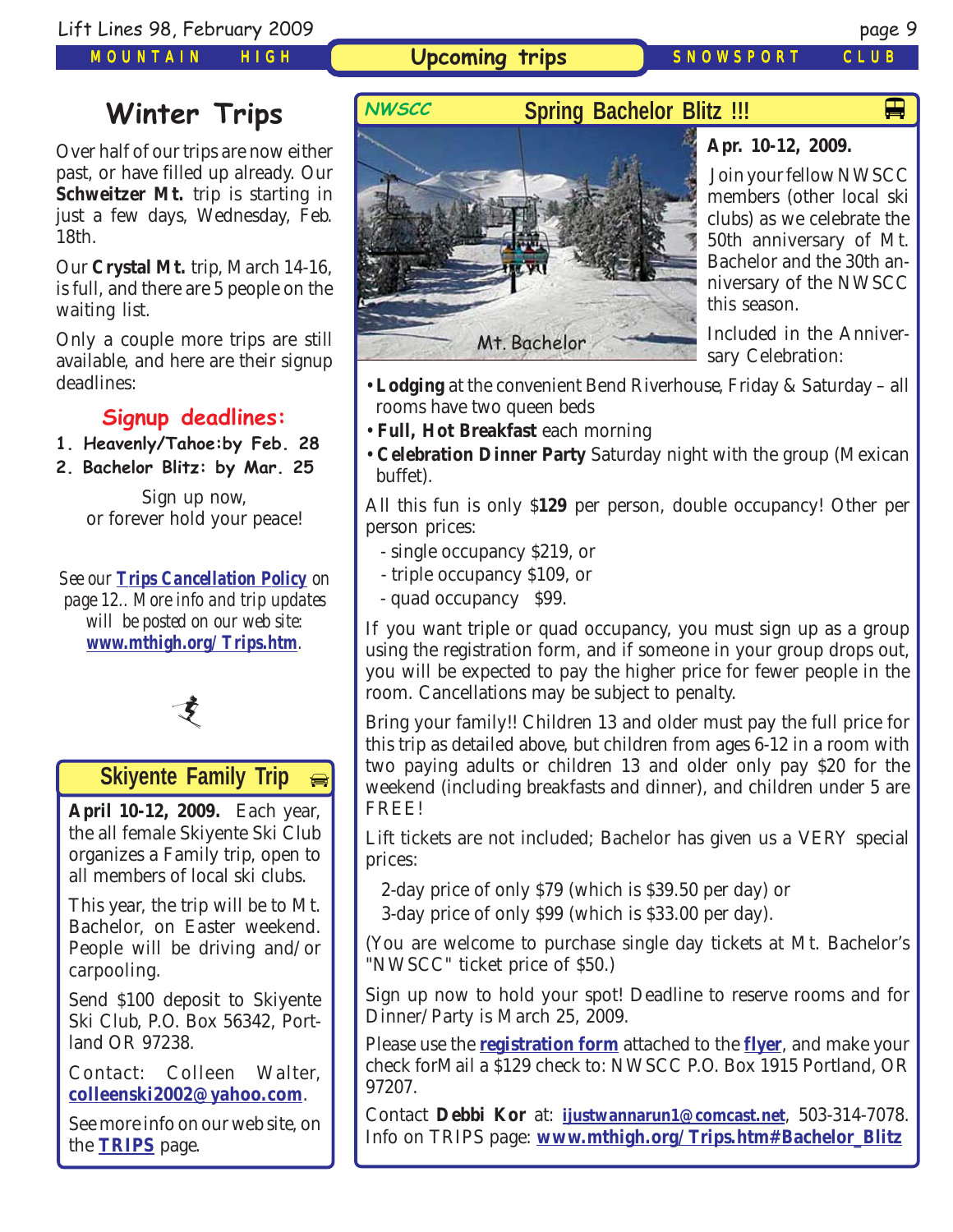**Mt.High**

## *MOUNTAIN HIGH* **Trips** *SNOWSPORT CLUB*

**[Crystal Mountain \(bus trip\)](http://www.crystalmt.com/)**

**March 13-15, 2009.** Our annual Mt. High weekend bus trip. 2 nights/2 days. We leave Friday around 5:00 pm. Lots of fun on the bus - the best way to get to know other club members! We'll return Sunday by 8 pm.

**Crystal Mountain** is the largest ski area in Washington with 3,100 vertical feet and 57 named runs. There's everything from gentle groomed cruising runs for beginners to challenging steeps - backcountry, glades, chutes and unbelievable black runs for the more adventurous. Skiing Magazine voted Crystal Mountain the #7 top mountain in North America. There are 2 six-pack hi-speed lifts, 2 hi-speed quads, 2 triples, and 4 doubles.

[Crystal Mt.](http://www.crystalmt.com/)

New since our last trip to Crystal Mountain in 2005 is the Northway lift, a double chair that moves faster than normal, providing access to 1,000 new acres and increasing Crystal's terrain by 77%. There are now 2,300 acres of lift served terrain, plus 500 acres of backcountry.

We'll again stay at the Park Center Hotel in the center of Enumclaw, 45 minutes from the mountain. Breakfast is provided for hotel guests.

We kept the cost down by using a sliding scale. **The more people, the lower the price** (\$3 less for every additional 2 people). Since we have

filled the bus, the total price is nows **\$190** for the bus trip, 2 nights' lodging, 2 breakfasts, and one lift ticket. The reason for only one lift ticket is that on Sunday, March 15, Crystal Mountain is allowing all NWSCC club members to buy tickets at half price - only \$30 - but you have to go to the ticket window yourself and show your NWSCC card (i.e. your club membership card; you'll get it when you re-join for 2008-09). **50 people have salready filled the bus, plus we have another 5 on the waiting list.**

Use **[Dough Transmittal form](http://www.mthigh.org/Documents/DOUGH%20TRANSMITTAL%20FORM.pdf)**, p.11, **to send the remainder of your full payment right now. Also, let Linda know if you are over 70, or if you don't need a lift ticket for Saturday.** No refunds after Feb. 15 unless you fill your spot. See our **[Cancellation policy](http://www.mthigh.org/Documents/Trip-Cancellation-Policy.pdf)** on our web site.

Contact **Linda McGavin:** (503)652-2840, **[Trips@mthigh.org](mailto:Trips@mthigh.org)**.





Harry and Lisa at Heavenly, Lake Tahoe

# Mt.High **Download Cake Tahoe / Heavenly**

**Mar. 28 - Apr.2, 2009** A 5-day trip (Saturday - Thursday).

**Skiing:** Heavenly is our main destination, with 4,800 acres and 3,500 vertical feet, and slopes in both California and Nevada. But, we'll ski other places too. **Approximately 16 people have signed up so far.**

**Lodging:** Lakeland village condos, 1-4 bedrooms, full kitchen, hot tub, heated pool, sauna, free shuttles, 1 mile to the lifts.

**Fly to Reno (on your own),** or drive, or rent a car. Janice can help you carpool with others. You can also link this trip with the Far West Championships at Northstar, which start the day after this trip ends.

**Price:** Approx. \$**400** (yet to be finalized) includes:

- \* 5 nights lodging, in shared condo. \* Breakfast
- \* 2 of 3 days lift ticket to Heavenly \* Wine & cheese welcome party,
- \* Shuttle around town and to Heavenly gondola or tram.

Contact **Janice Jessen**: **[jessen9011@comcast.net](mailto:jessen9011@comcast.net)** Send \$100 deposit. Use **[Dough Transmittal form](http://www.mthigh.org/Documents/DOUGH%20TRANSMITTAL%20FORM.pdf)**, p.11.

### **Remaining payment in full due by Feb. 28.**

Note: No cancellations in the last 30 days. See our **[Cancellation policy](http://www.mthigh.org/Documents/Trip-Cancellation-Policy.pdf)** on the web site.



page 10 Lift Lines 98, February 2009



 $\blacksquare$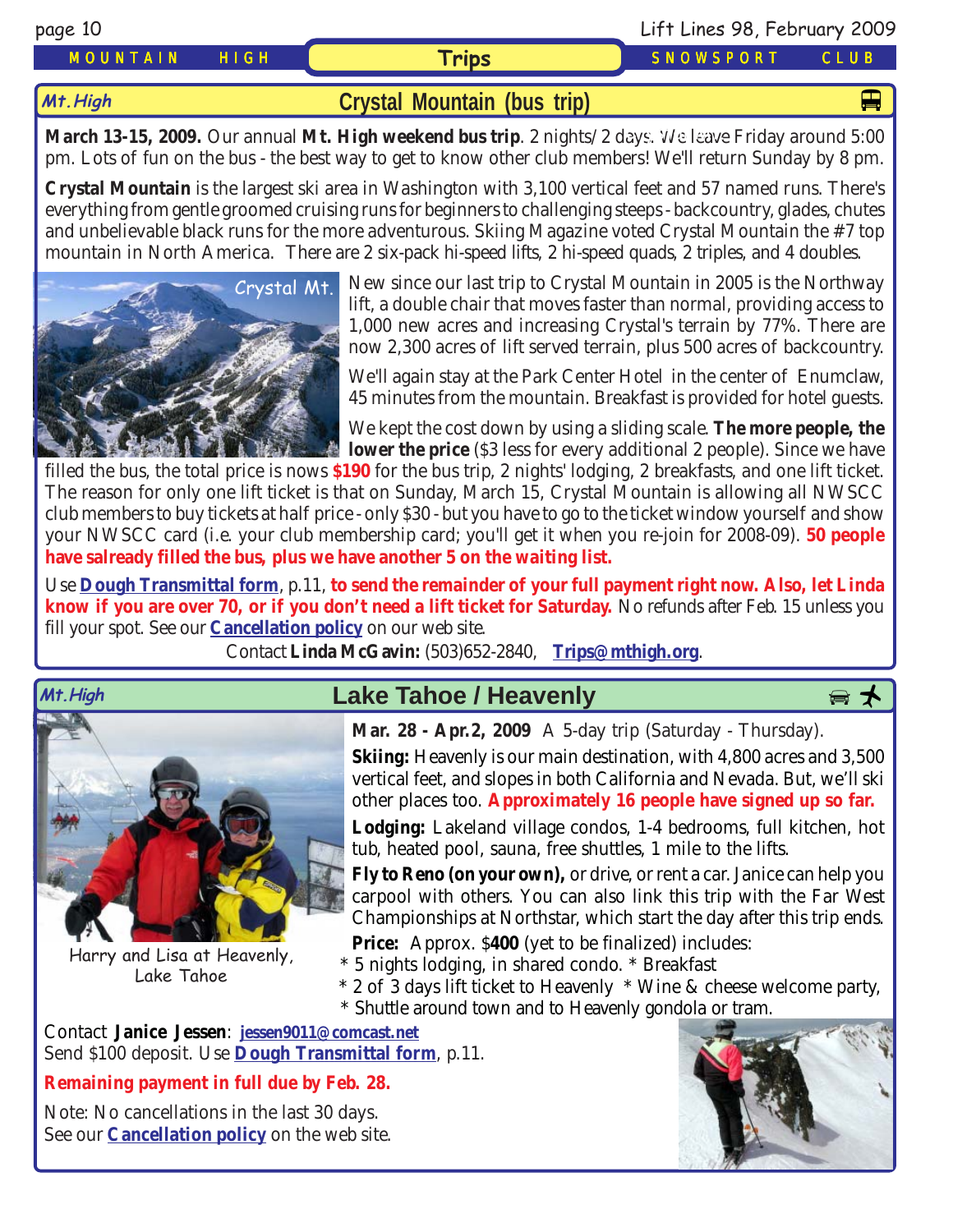| Lift Lines 98, February 2009                                                                                                                                                                                                                                                                                                                                                                                    |                                                                            |                                    |                                                                                                          |                                       | page 11                                |
|-----------------------------------------------------------------------------------------------------------------------------------------------------------------------------------------------------------------------------------------------------------------------------------------------------------------------------------------------------------------------------------------------------------------|----------------------------------------------------------------------------|------------------------------------|----------------------------------------------------------------------------------------------------------|---------------------------------------|----------------------------------------|
| <b>MOUNTAIN</b>                                                                                                                                                                                                                                                                                                                                                                                                 | HIGH                                                                       | Contacts / Club info               |                                                                                                          | SNOWSPORT                             | CLUB                                   |
|                                                                                                                                                                                                                                                                                                                                                                                                                 | <b>Email Options</b>                                                       |                                    |                                                                                                          |                                       | <b>Mountain High Meeting</b>           |
|                                                                                                                                                                                                                                                                                                                                                                                                                 | In between newsletters, we keep you informed via email. You have a choice: |                                    |                                                                                                          |                                       | Usually the last Tuesday of the month. |
| A) Receive ALL the club's emails. All ski-related and/or club related.<br>Feb. 24 (Tue.): Open to all who want<br><b>B) Receive only club-related messages.</b> If it's not about our club, it won't be<br>to get more involved with the club.<br>sent. That means, no emails about other clubs, other ski areas, NWSCC,<br>This is a planning meeting<br>FWSA, ski shop specials, etc. Strictly our club only. |                                                                            |                                    |                                                                                                          |                                       |                                        |
| C) No email at all. Just the monthly newsletter, and nothing else.<br>Indicate your preference on the Membership renewal form. If you wish to<br>switch at any point, let <b>Emilio</b> know your preference.                                                                                                                                                                                                   |                                                                            |                                    | Gather at 6:00 pm. Start at 6:30 pm.<br>Location: Gray Gables, 3009 SE<br>Chestnut Street, Milwaukie OR. |                                       |                                        |
| Mountain High snowsport club contacts:<br>General info:                                                                                                                                                                                                                                                                                                                                                         |                                                                            |                                    |                                                                                                          |                                       |                                        |
| <b>President:</b>                                                                                                                                                                                                                                                                                                                                                                                               | Terry White,                                                               | H: 503-781-4558,                   | TWhite223@msn.com                                                                                        |                                       | info@mthigh.org                        |
| <b>Vice-President:</b>                                                                                                                                                                                                                                                                                                                                                                                          | Gordon Lusk,                                                               | H: 503-804-8363,                   |                                                                                                          | GordyLusk@hotmail.com                 | Web site:                              |
| <b>Secretary:</b>                                                                                                                                                                                                                                                                                                                                                                                               |                                                                            | Diane Zhitlovsky, H: 503-244-3392, |                                                                                                          | Dianezhi@hotmail.com                  | www.mthigh.org                         |
| <b>Treasurer:</b>                                                                                                                                                                                                                                                                                                                                                                                               | Sandi Dykstra,                                                             | H: 503-629-0177,                   | sandid@aol.com                                                                                           |                                       |                                        |
| <b>Membership Director: Elaine Bock,</b><br>SeawitchPdx@aol.com                                                                                                                                                                                                                                                                                                                                                 |                                                                            |                                    |                                                                                                          |                                       |                                        |
| <b>Race Director:</b>                                                                                                                                                                                                                                                                                                                                                                                           | <b>Bruce Ellison.</b>                                                      | H: 503-697-7892.                   | Yuffiet@comcast.net                                                                                      |                                       |                                        |
| <b>Newsletter Editor:</b>                                                                                                                                                                                                                                                                                                                                                                                       |                                                                            | Emilio Trampuz, H: 1-503-378-0171, | info@mthigh.org                                                                                          |                                       |                                        |
| <b>Social Activities:</b>                                                                                                                                                                                                                                                                                                                                                                                       |                                                                            | Marsha Cosgrove, H: 503-799-2833,  |                                                                                                          |                                       |                                        |
| <b>Golf:</b>                                                                                                                                                                                                                                                                                                                                                                                                    | Cal Eddy,                                                                  | H: 503-631-3115,                   |                                                                                                          | W: 503-805-8606, baebaw@ccwebster.net |                                        |
| Mid-week skiing:                                                                                                                                                                                                                                                                                                                                                                                                | George Yun                                                                 | H: 503-697-3055,                   | boar2m@msn.com                                                                                           |                                       |                                        |
| <b>NWSCC Rep:</b>                                                                                                                                                                                                                                                                                                                                                                                               | Debbi Kor,                                                                 | H: 503-314-7078,                   |                                                                                                          | ijustwannarun1@comcast.net            |                                        |
| <b>Trip Directors:</b>                                                                                                                                                                                                                                                                                                                                                                                          |                                                                            | Linda McGavin, H: 503-652-2840,    | Trips@mthigh.org                                                                                         |                                       |                                        |
|                                                                                                                                                                                                                                                                                                                                                                                                                 | Janice Jessen,                                                             | H: 503-636-0687,                   |                                                                                                          | jessen9011@comcast.net                |                                        |
|                                                                                                                                                                                                                                                                                                                                                                                                                 |                                                                            | DOLICLI TDANCMITTAI EODM           |                                                                                                          |                                       |                                        |

# DOUGH TRANSMITTAL FORM

Mail check payable to: Mountain High Snowsport Club, PO Box 2182, Portland, OR 97208.

| PLEASE PRINT CLEARLY:                                              | [ ] New membership                                                                                                                                                                                                                                                                                | [ ] Renewal |  | Whereas the Mountain High Snowsport Club ("Club") is an orga-<br>nization of fun loving ADULTS whose events are organized by<br>members who volunteer their efforts for the enjoyment of their                                                                                                                      |
|--------------------------------------------------------------------|---------------------------------------------------------------------------------------------------------------------------------------------------------------------------------------------------------------------------------------------------------------------------------------------------|-------------|--|---------------------------------------------------------------------------------------------------------------------------------------------------------------------------------------------------------------------------------------------------------------------------------------------------------------------|
|                                                                    |                                                                                                                                                                                                                                                                                                   |             |  | fellow members and friends, please remember when I partici-<br>pate in Club events I do so at my own risk. Sporting activities,                                                                                                                                                                                     |
|                                                                    |                                                                                                                                                                                                                                                                                                   |             |  | indeed, any activity, includes inherent risks. I will evaluate my<br>own abilities and responsibilities and join in the Club fun as a                                                                                                                                                                               |
|                                                                    |                                                                                                                                                                                                                                                                                                   |             |  | responsible and considerate adult. I will not hold the Club or any<br>Club officer liable for the consequences of my decisions and my<br>behavior. The bottom line is, stuff just happens sometimes and                                                                                                             |
|                                                                    | Email (Hm): ___________________________________ Email (Wk): ____________________                                                                                                                                                                                                                  |             |  | the club volunteers are not to be blamed for helping us have fun.<br>Besides, the Club has no assets, except for a leftover banner,                                                                                                                                                                                 |
| <b>Email Preferences:</b><br>[ ] No changes<br>(same as last year) | - Newsletter (once a month): [ ] yes, link only [ ] yes, complete file [ ] no<br>- Club news & events (between newsletters): [ ] yes [ ] no<br>- Other ski news (NWSCC, FWSA, ski areas, trips): [ ] yes [ ] no<br>- Is it OK to share your email address with other club members? [ ] Yes [ ] No |             |  | some balloons, or a couple of empty beer bottles with the Club's                                                                                                                                                                                                                                                    |
|                                                                    | Please take my money, and apply it toward the following Ski Club fun stuff:                                                                                                                                                                                                                       |             |  | Deposit?Paidinfull?                                                                                                                                                                                                                                                                                                 |
|                                                                    | $\Box$ Annual Membership (Oct. 1, 2008 - Sept. 2009): Single (\$25); couple (\$40)                                                                                                                                                                                                                |             |  | $\frac{1}{2}$ $\frac{1}{2}$ $\frac{1}{2}$ $\frac{1}{2}$ $\frac{1}{2}$ $\frac{1}{2}$ $\frac{1}{2}$ $\frac{1}{2}$ $\frac{1}{2}$ $\frac{1}{2}$ $\frac{1}{2}$ $\frac{1}{2}$ $\frac{1}{2}$ $\frac{1}{2}$ $\frac{1}{2}$ $\frac{1}{2}$ $\frac{1}{2}$ $\frac{1}{2}$ $\frac{1}{2}$ $\frac{1}{2}$ $\frac{1}{2}$ $\frac{1}{2}$ |
|                                                                    | □ PACRAT Racing (2008/09) Total: \$85 Team name: _________________                                                                                                                                                                                                                                |             |  | $\frac{1}{2}$ $\frac{1}{2}$ $\frac{1}{2}$ $\frac{1}{2}$ $\frac{1}{2}$ $\frac{1}{2}$ $\frac{1}{2}$ $\frac{1}{2}$ $\frac{1}{2}$ $\frac{1}{2}$ $\frac{1}{2}$ $\frac{1}{2}$ $\frac{1}{2}$ $\frac{1}{2}$ $\frac{1}{2}$ $\frac{1}{2}$ $\frac{1}{2}$ $\frac{1}{2}$ $\frac{1}{2}$ $\frac{1}{2}$ $\frac{1}{2}$ $\frac{1}{2}$ |
|                                                                    | $\Box$ Schweitzer (Feb. 18-22, 2009) 1st dep.: \$100, 2nd dep.: \$230 by Nov. 10., Total=\$684                                                                                                                                                                                                    |             |  | $\frac{1}{2}$                                                                                                                                                                                                                                                                                                       |
|                                                                    | □ Crystal (March 13-15, 2009) Deposit: \$100 by Nov. 30., Total=\$190 by Feb. 15.                                                                                                                                                                                                                 |             |  |                                                                                                                                                                                                                                                                                                                     |
|                                                                    | $\Box$ Heavenly (Mar.28-Apr.2,2009) Deposit: \$100 by Nov.30. Total=\$400 by Feb.28                                                                                                                                                                                                               |             |  |                                                                                                                                                                                                                                                                                                                     |
|                                                                    |                                                                                                                                                                                                                                                                                                   |             |  |                                                                                                                                                                                                                                                                                                                     |
|                                                                    | Comments (For whom you are paying. Roommate requests,): _____________________                                                                                                                                                                                                                     |             |  |                                                                                                                                                                                                                                                                                                                     |
|                                                                    |                                                                                                                                                                                                                                                                                                   |             |  | Date: the contract of the contract of the contract of the contract of the contract of the contract of the contract of the contract of the contract of the contract of the contract of the contract of the contract of the cont                                                                                      |
|                                                                    |                                                                                                                                                                                                                                                                                                   |             |  | Date: and the contract of the contract of the contract of the contract of the contract of the contract of the contract of the contract of the contract of the contract of the contract of the contract of the contract of the                                                                                       |
|                                                                    |                                                                                                                                                                                                                                                                                                   |             |  |                                                                                                                                                                                                                                                                                                                     |